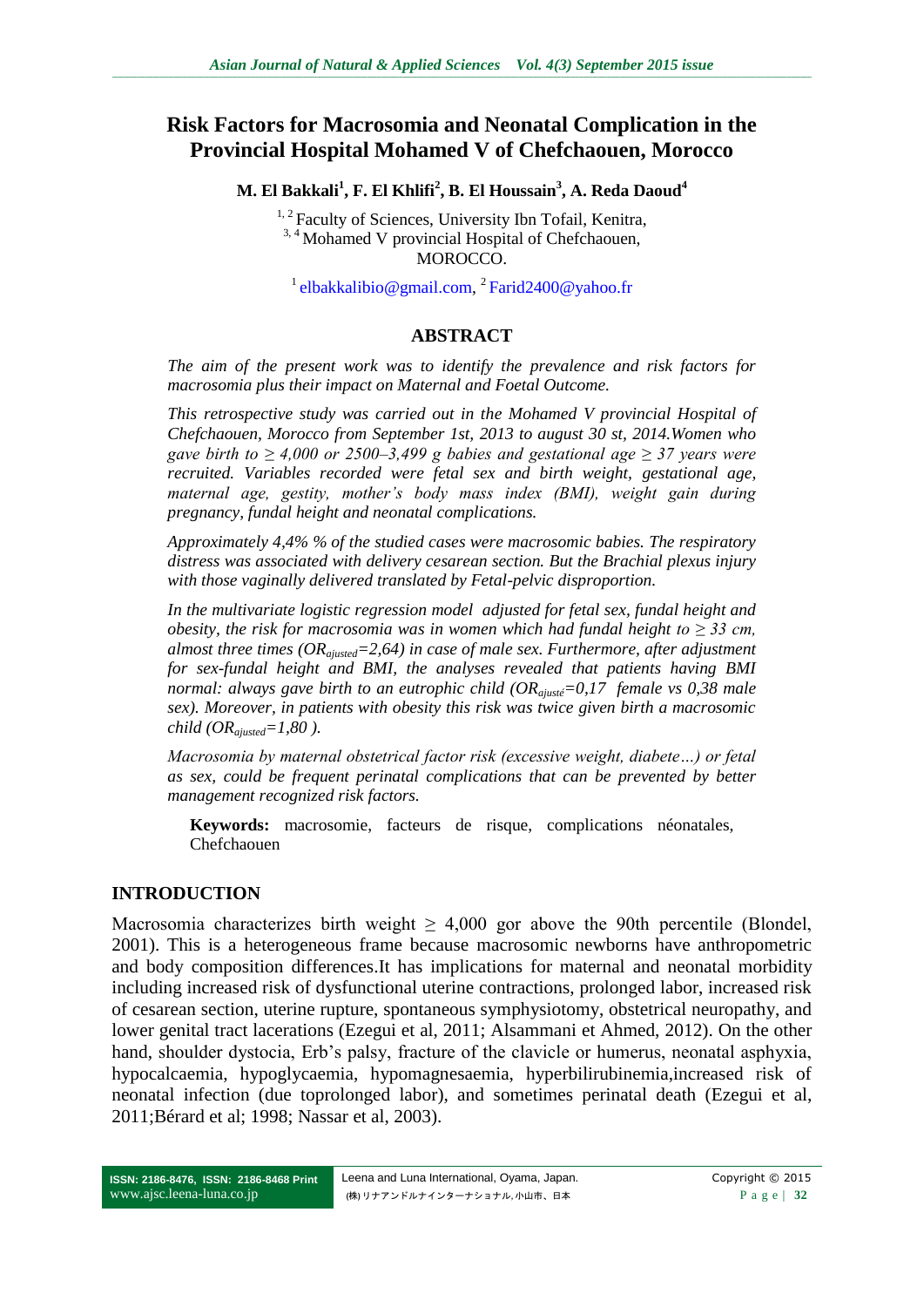These complications explain the increased risk of maternal and neonatal morbidities associated with macrosomic babies. No recent study has evaluated the risk factors for macrosomia in our setting. Knowing risk factors for macrosomiain our environment might help us reducing its prevalence during antenatal care, consequently reducing the prevalence of the many complications above mentioned. The aim of this study therefore was to identify risk factors for macrosomia and neonatal complication in our country.

# **PATIENTS AND METHODS**

This is a retrospective study carried out on 299 cases of birth that happened in the provincial hospital Mohamed V (Chefchaouen in northern, Morocco) from September 1st, 2013 to august 30 st, 2014. Among these cases, 87werea macrosomic babies.

The data was collected from patients' folders.All women who just gave birth to neonates weighing  $\geq 4000$  g were reviewed. Patients were included in this study if the following criteria were satisfied:

- 1. Maternal characteristics evaluated were age,single gestation, gestity,pattern of spontaneous and instrumental delivery or caesarean section gestational age, uterine size, mode of delivery,cesarean section history, weight, height pre-pregnancy and diabetes and BMI. Body mass index (BMI): it is defined as the weight in kilogramme divided by the square of the height in metres (kg/m²).Bodymass index (BMI) less than 19.8 kg/m² was used to define underweight, whereas BMI 25,1 to 30 kg/m² defined overweight, and BMI greater than 30 kg/m² was obese. BMI 19.8 to 25 kg/m² was considered normal. spontaneous or induced delivery, The results were compared with those of control group with birth weight between 2500 and 3944 g the same period.
- 2. Fetal characteristics evaluated were gestational age at delivery, singleton live births, fetal sex, full-term infant, foetus presentation during labour, Apgar score.
- 3. The neonatal complications evaluated were shoulder dystocia, brachial plexus injury and respiratory distress.

Exclusion criteria were gemellary pregnancy, no cephalic presentation

According to the statistical analysis, we used the Khi-square test to compare absolute frequencies between categories and student t-test to compare continuous variables.

After a descriptive study of fetal or maternal characteristics and birth weight outcomes, we performed logistic regression analysis. Birth weight was included as a dichotomous variable (lower or greater than 4000 g). Other variables with p values  $< 0.2$  in the univariate analysis, or known risk factors of macrosomia were entered into the multivariate logistic regression model. We investigated the association between birth weight was included as a dichotomous variable (lower or greater than 4000) and each studied variable through odds ratio (OR) computed by regression binary logistic. Model 1 includes only the univariate association between dichotomous and each studied variable (crude model). Model 2 includes the simultaneous multivariate analysis of risk factors for macrosomia. Model 3 includes an adjustment for sex-size uterin to≥33cm interaction effect. Model 4 is additionally adjusted for obesity. Level of significance was  $P \le 0.05$ .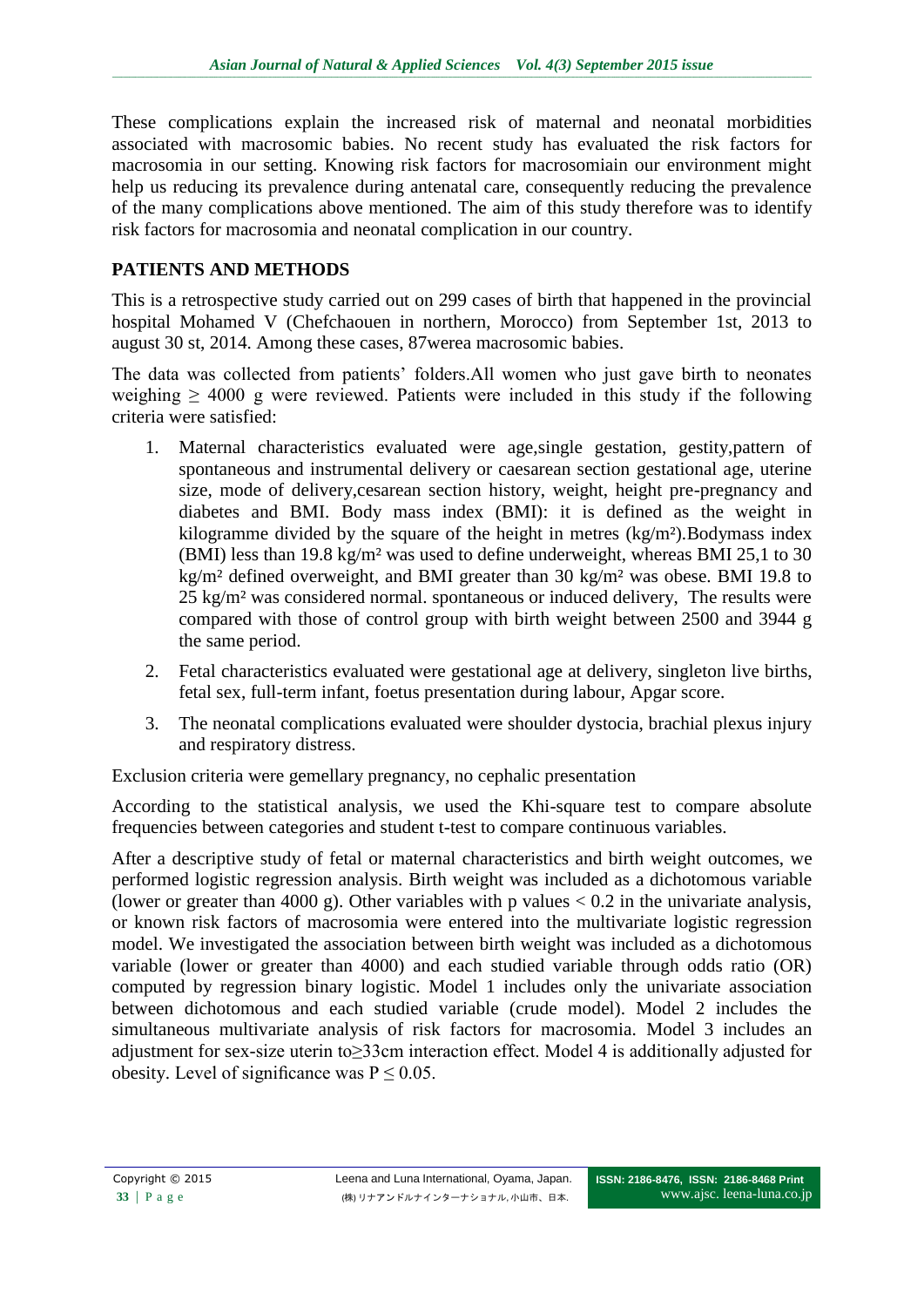# **RESULTS**

During the study period, 112 mothers who delivered macrosomic babies. Only87 cases macrosomia were available for study. It represented 4, 36% of the infants delivered (112of 2567). Birth weights varied between 4000 and 5200 g with mean of  $4315\pm274$ , g in the macrosomic group as against a range from 2500 to 3900 with mean of 3181±489,3 g in the control group ( $p < 0.0001$ ). The mean age of study population was 26 years old, with extreme age from 16 to 45 years. Obstetrical and demographic characteristics of mothers delivering macrosomic babies and those who gave birth to neonates eutrophic child are summarized in the table 1.

For patients with normal BMI, the rate of macrosomia was  $4.2\%$  (BMI  $\leq 24.9$ ),  $32.2\%$  in those who are with BMI 19,8 to 25 kg/m², and 26,7% in those who are BMI greater than 30 kg/m².When compared with patient with normal body mass index in univariate logistic analysis (table 1).Mothers classified as overweight were at increased risk for macrosomia, as were those who were obese. Patient age was not significantly associated with macrosomia. Nevertheless, there was a trends increase of macrosomia risk in the women with age old. Furthermore, the age less than 20 years old, is a protector factor almost significant. Mutigestity was also a risk factor of macrosomia but no significant. Other risk factor for macrosomia included term more than 41 amenorrhoea weeks, and male gender. Regarding to fundal height, the association to macrosomia was where this more than 33 cm.

The analysis of neonatal complications show that thirty-three babies macrosomic had respiratory distress witch twenty-two of them were in the cesarean section delivery, and eleven in vaginal delivery ( $p < 0.05$ ). Furthermore, other complication such as brachial plexus injury was only from normal delivery.

|                   |                         | <i>MacrosoB</i><br>abies<br>$N = 87$ | Eutrophic<br>Child<br>$N = 212$ | Exp(B) | 95% CI      | P-Value |
|-------------------|-------------------------|--------------------------------------|---------------------------------|--------|-------------|---------|
| Obesity<br>Grades | Normal BMI              | 1(4%)                                | 23 (96%)                        | 0,09   | 0,013-0,719 | 0,023   |
|                   | Overweight              | 74 (32%)                             | 156 (68%)                       | 2,04   | 1,52-3,96   | 0,035   |
|                   | Obesity                 | 12 (27%)                             | 33 (73%)                        | 8,3    | 1,34-52     | 0,05    |
| Age               | $<$ 20 years            | 8(18%)                               | 36 (82%)                        | 0,5    | 0,219-1,107 | 0,087   |
|                   | $[20-29 \text{ years}]$ | 51 (27%)                             | 137 (73%)                       | 0,77   | 0,459-1,277 | 0,305   |
|                   | [ $30-38$ years]        | 21 (40%)                             | 31 (60%)                        | 1,8    | 0,992-3,440 | 0,053   |
|                   | $\geq$ 40 years         | $7(50\%)$                            | $7(50\%)$                       | 2,56   | 0,867-7,502 | 0,089   |
| Gestity           | Pre.gety                | 3(15%)                               | 17 (85%)                        | 0,265  | 0,074-0,943 | 0,040   |
|                   | Multgy                  | 56 (41%)                             | 82 (59%)                        | 2,439  | 0,987-6,025 | 0,053   |
|                   | Gd. Multy.              | 4 (33%)                              | 8(67%)                          | 0,839  | 0,242-2,907 | 0,782   |

**Table 1. Logistic regression univariate model for risk macrosomia**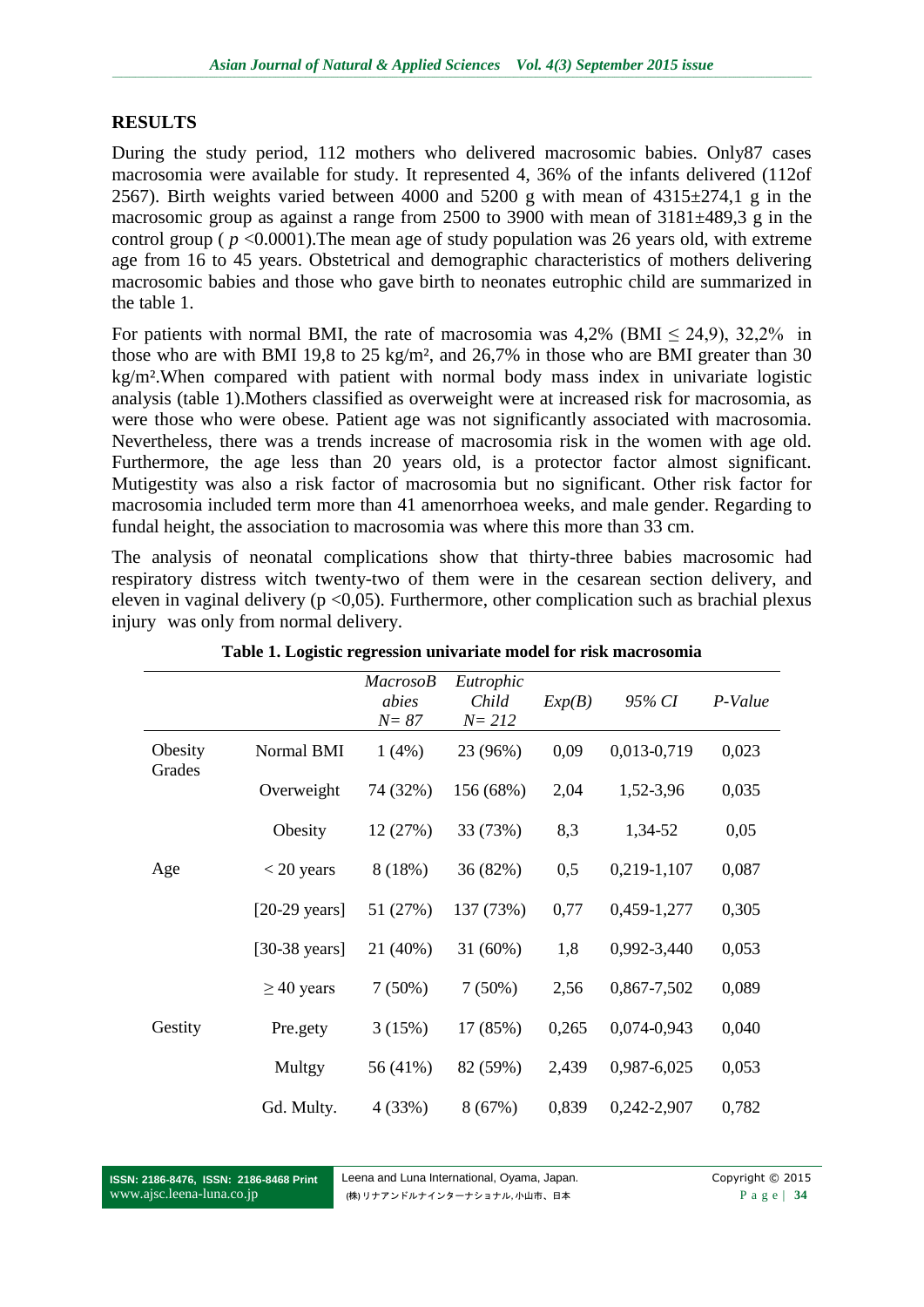|                    |                      | <b>MacrosoB</b><br>abies<br>$N = 87$ | Eutrophic<br>Child<br>$N = 212$ | Exp(B) | 95% CI          | P-Value |
|--------------------|----------------------|--------------------------------------|---------------------------------|--------|-----------------|---------|
| Fundal<br>Height   | $<$ 28 cm            | 2(17%)                               | 10 (83%)                        | 0,475  | $0,102 - 2,215$ | 0,344   |
| (F.H)              | $[28-32 \text{ cm}]$ | 46(21%)                              | 177 (79%)                       | 0,222  | 0,127-0,387     | 0,000   |
|                    | $\geq$ 33 cm         | 39 (61%)                             | 25 (39%)                        | 6,077  | 3,356-11        | 0,000   |
| Gestational<br>Age | >41AW                | 13 (46%)                             | 15 (54%)                        | 2,356  | 1,65-5,196      | 0,034   |
| <b>Sex</b>         | Female               | 35 (24%)                             | 109 (76%)                       | 0,636  | 0,383-1,055     | 0,080   |
|                    | Male                 | 52 (34%)                             | 103 (66%)                       | 1      |                 |         |

Where Pre.gety: primer gestity, Multgy: mutigestity, Gd. Multy.:grandmutigestity AW: amenorrhoea weeks

Results of the multivariate analysis are shown in table 2,3 and 4. In the adjusted model for sex and fundal height effect, risk was in the patients who had fundal height to  $\geq$  33 cm, 2,64  $(OR_{\text{adj}}=2,64)$ gave birth to neonates macrosomic babies when male sex. However, after adjusting for confounding factor, sex-fundal height to ≥33cm-obesity, when including normal BMI, single gestation, the mothers gave birth to neonates eutrophic babies  $OR_{\text{adi}}=0,17$  vs 0,38 male sex), table 3.Moreover, in patients with obesity this risk was twice given birth a macrosomic babies ( $OR_{\text{adj}}=1,80$ ), tableau (4).

|             |                  | $\beta$ | S.E. | Wal<br>$\overline{d}$ | $\boldsymbol{p}$ | Exp(B) | 95% CI      |
|-------------|------------------|---------|------|-----------------------|------------------|--------|-------------|
| Etape $1^a$ | $F.H \geq 33$ cm | 0,99    | 0,38 | 6,90                  | 0,009            | 2,71   | 1,288-5,701 |
|             | Constant         | $-1,23$ | 0,22 | 30,4                  | 0,000            | 0,29   |             |
| Etape $2^b$ | $F.H \geq 33$ cm | 1,02    | 0,39 | 7,02                  | 0,008            | 2,79   | 1,306-5,971 |
|             | sex              | 0,82    | 0,37 | 4,83                  | 0,028            | 2,28   | 1,094-4,737 |
|             | Constant         | $-1,70$ | 0,32 | 27,4                  | 0,000            | 0,18   |             |

**Table 2. Logistic regression multivariate model for risk macrosomia**

a. Variable(s) entred on step 1 : fundal height  $\geq$ 33 cm.

b. Variable(s) entred on step 2 : sex.

|                              | Table 3. Logistic regression multivariate model after adjustment for interaction effect of sex- |  |  |  |  |
|------------------------------|-------------------------------------------------------------------------------------------------|--|--|--|--|
| fundal height to $\geq$ 33cm |                                                                                                 |  |  |  |  |

|                  |                                      |  |  | $\beta$ S.E. Wald $p$ Exp(B) <sub>a</sub> 95% CI |
|------------------|--------------------------------------|--|--|--------------------------------------------------|
| S.1 <sup>a</sup> |                                      |  |  | S.U 1,34 0,30 19,4 0,000 3,807 2,101-6,901       |
|                  | Constant -1,52 0,17 80,2 0,000 0,218 |  |  |                                                  |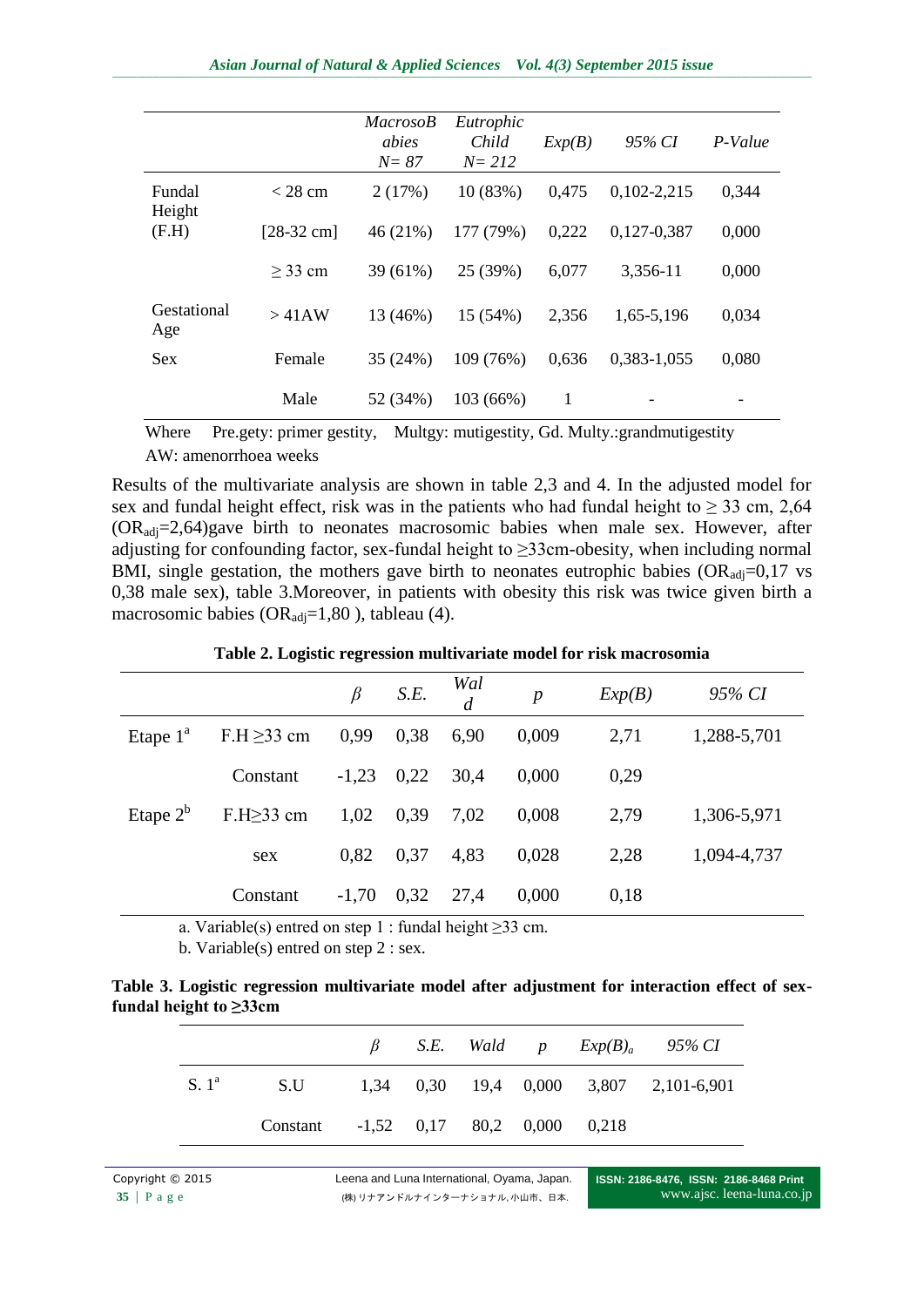|                   |                 | β       | S.E. | Wald  | $\boldsymbol{p}$ | Exp(B) <sub>a</sub> | 95% CI          |
|-------------------|-----------------|---------|------|-------|------------------|---------------------|-----------------|
| S. 2 <sup>b</sup> | sex             | 0,73    | 0.29 | 6,27  | 0,012            | 2,080               | 1,172-3,692     |
|                   | $S.U \geq 33cm$ | 1,36    | 0.31 | 19.4  | 0,000            | 3,900               | 2,130-7,142     |
|                   | Constant        | $-1,94$ | 0,25 | 59,4  | 0,000            | 0,143               |                 |
| $S.3^c$           | Normal BMI      | $-1,93$ | 1,04 | 3,4   | 0,064            | 0,145               | $0.019 - 1.116$ |
|                   | sex             | 0.75    | 0,29 | 6.48  | 0.011            | 2,117               | 1,188-3,773     |
|                   | $F.H \geq 33cm$ | 1,30    | 0,31 | 17,58 | 0,000            | 3,688               | 2,004-6,787     |
|                   | Constant        | $-1,85$ | 0,25 | 53,2  | 0,000            | 0,157               |                 |

a. Variable(s) entred on step 1 : obesity grades, age, Gestity,

Fundal height,

b. Variable(s) entred on step 2: gestational age, Sexand obesity \* age  $\geq$  40 years. *\**: interaction

 $Exp(B)<sub>a</sub>: Exp(B)<sub>ajusted</sub>$ 

S: step

**Table 4. Logistic regression multivariate model after adjustment for interaction effect of sexfundal height to ≥33cm-obesity**

|                   |                               | β       | S.E. | Wald | $\boldsymbol{P}$ | Exp(B) | IC à $95%$ |
|-------------------|-------------------------------|---------|------|------|------------------|--------|------------|
| E.1 <sup>a</sup>  | $F.H \geq 33*$<br>obesity*sex | 1,96    | 0,44 | 19,5 | 0,000            | 7,07   | 2,970-16,9 |
|                   | Constant                      | $-1,38$ | 0,15 | 83,9 | 0.000            | 3.98   |            |
| E. 2 <sup>b</sup> | $F.H \geq 33$                 | 0,83    | 0.38 | 4,8  | 0.029            | 2,29   | 1,091-4,83 |
|                   | $F.H \geq 33*$<br>obesity*sex | 1,27    | 0,53 | 5,57 | 0,018            | 3,55   | 1,240-10,2 |
|                   | Constant                      | $-1,52$ | 0,17 | 80,2 | 0,000            | 4,59   |            |

a. Variable(s) entred on step 1: fundal height\*obesity\*sex.

b. Variable(s) entered on step 2: fundal height.

### **DISCUSSION**

The prevalence of macrosomia in this study is 4,36%. Results from batallan et al. (2002), indicate that this rate varied between 2.5 and 4,5 % .Birth weights varied from 4000 to 5200 g. This has already being shown by some authors (Batallan et al., 2002; Das et al., 2009).Macrosomia was more encountered among male sex than among female sex. Some authors also found that male sex was more involved inmacrosomia than female sex (Batallan et al., 2002; Carlus et al., 2000). But the literature does not display elements to explain this tendency.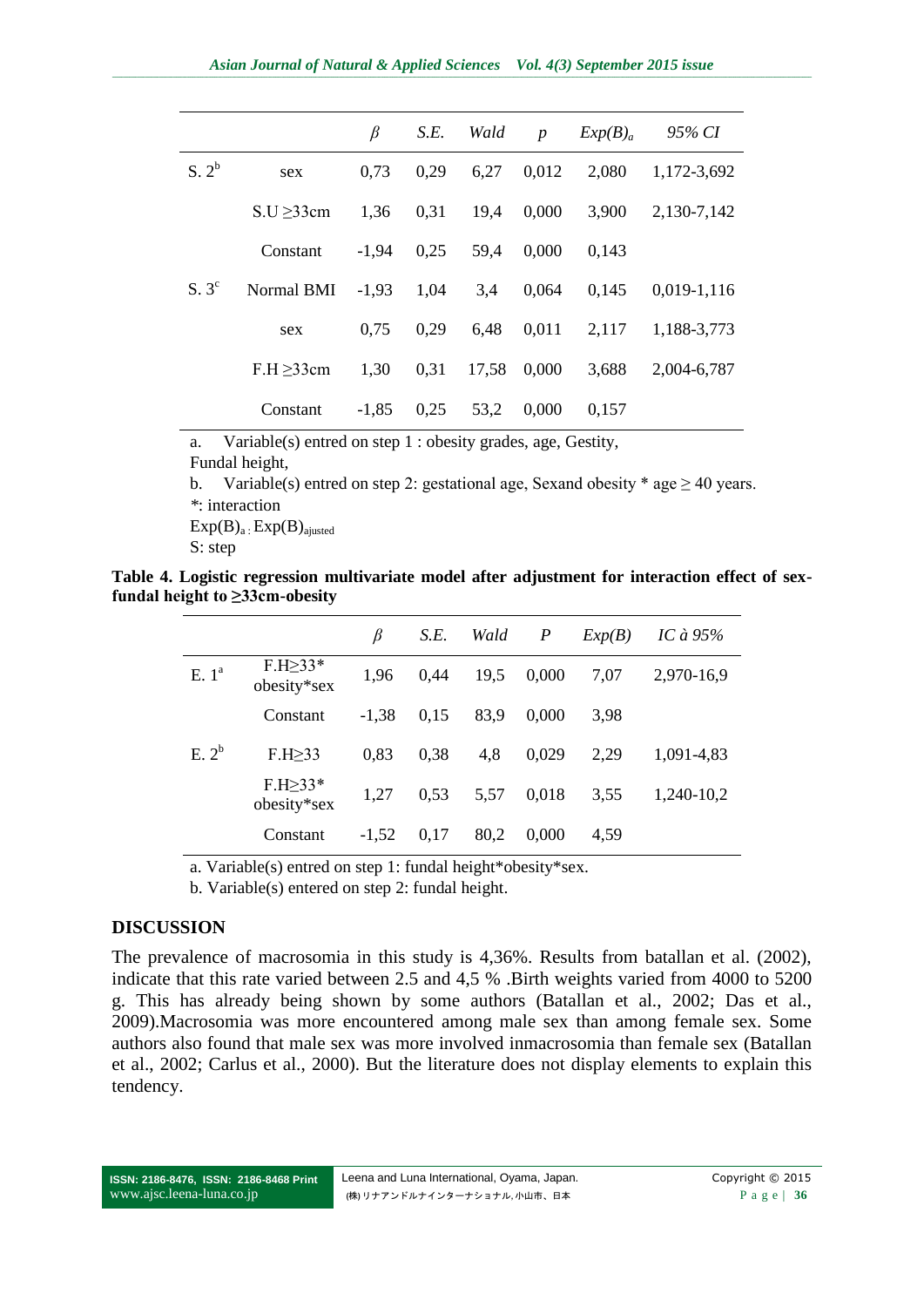Our study has shown that macrosomia has an influence on the occurrence of respiratory distress. In fact, macrosomic babies were more prone to respiratory distress than those of normal weight. This is similar to trends observed in other part of Esakoff et al, in a study carried out in 2009, in no diabetic patients. Regarding diabete, Esakoff et al. also reported a higher macrosomia among diabetic mothers. In our series we observed that only two diabetic patients. Whereas, most of the mothers not had a screening of diabete during pregnancy period. Unknown, past or gestational diabete during pregnancy cannot be eliminated however. Nevertheless, it is possible that these women giving birth to macrosomic infants were indeed prediabetic, since in a 12-year follow-up by Nickel et al, 60% of the women giving birth to macrosomic infants have become diabetic. Thus, it is important that maternal diabete should be identified and addressed early in pregnancy to prevent the occurrence of macrosomic babies' outcomes.

Furthermore, the delivery route is an important risk factor. Indeed, cesarean section, in particular the Prophylactic cesarean section expose new-borns at increased risk of respiratory distress syndrome at the lack of secretion of catecholamines during labor to reduce fetal alveolar fluid at 70 to 90% (Berger et al., 1996). Also per partum acidosis, genderand maternal-fetal infections known as risk factors for lung function (Gagné et al, 2013; Berger et al, 1996; Le Guen Gras & Laugier, 2006). It is known that the male gender is risk factor of respiratory distress due to the androgen action on the synthesis of surfactant, delaying lung maturation in male sex compared to female sex (Gagne and al., 2013). Therefore, while we elucidated this association with respiratory distress among macrosomic babies, we could not account for these confounding factors in multivariate analysis model. So, this might be due to possible confusion factor.

Analysis of other macrosomia-associated complications, showed the occurrence of the brachial plexus injury during normal delivery. These results are reported in the literature (Saleh et al., 2008; Bérard et al., 1998). This could be due to fetal-pelvic disproportion. The lack of proper monitoring of pregnancies and screening fetal-pelvic disproportion explain the high rate of caesarean urgent in our series.

After adjusting for sex and fundal height, the risk was twice as high among obese mothers as compared to normal weight. In another studies, this risk was almost three times in moderately obese patients and nine times in severely obese mothers respectively, as compared to mothers normal BMI (Berard et al., 1998; Yogev & Catalano, 2009). Prior studies have demonstrated the presence of obesity among 30 to 40% of mothers with children weighing more than 4000 g (Yogev & Catalano, 2009).The gestational diabete did not appear to be a risk factor in the birth of macrosomic babies in this study. However, the increased risk of macrosomia in obese patients could be due to altered glucose metabolism if the statistical power was large enough in our study.

Finally, we found an increased risk of caesarean section in patients of fundal height≥ 33 cm. but, we have not found in the literature threshold value predicting a risk of caesarean section from fundal height. Further, we acknowledge that antenatal screening for macrosomia affects the delivery route and the cesarean rate is doubled when macrosomia has been suspected before the birth (Weiner et al., 2002).In addition, the chances of vaginal birth is better when testing is clinical and non-ultrasound (Weiner et al., 2002).

These finding are not in favour of vaginal delivery, which is not consistent with the recommendations of the American College of Obstetricians and Gynecologists, not to achieve a programmed systematic cesarean section for fetal weight <5000g in the absence of diabetes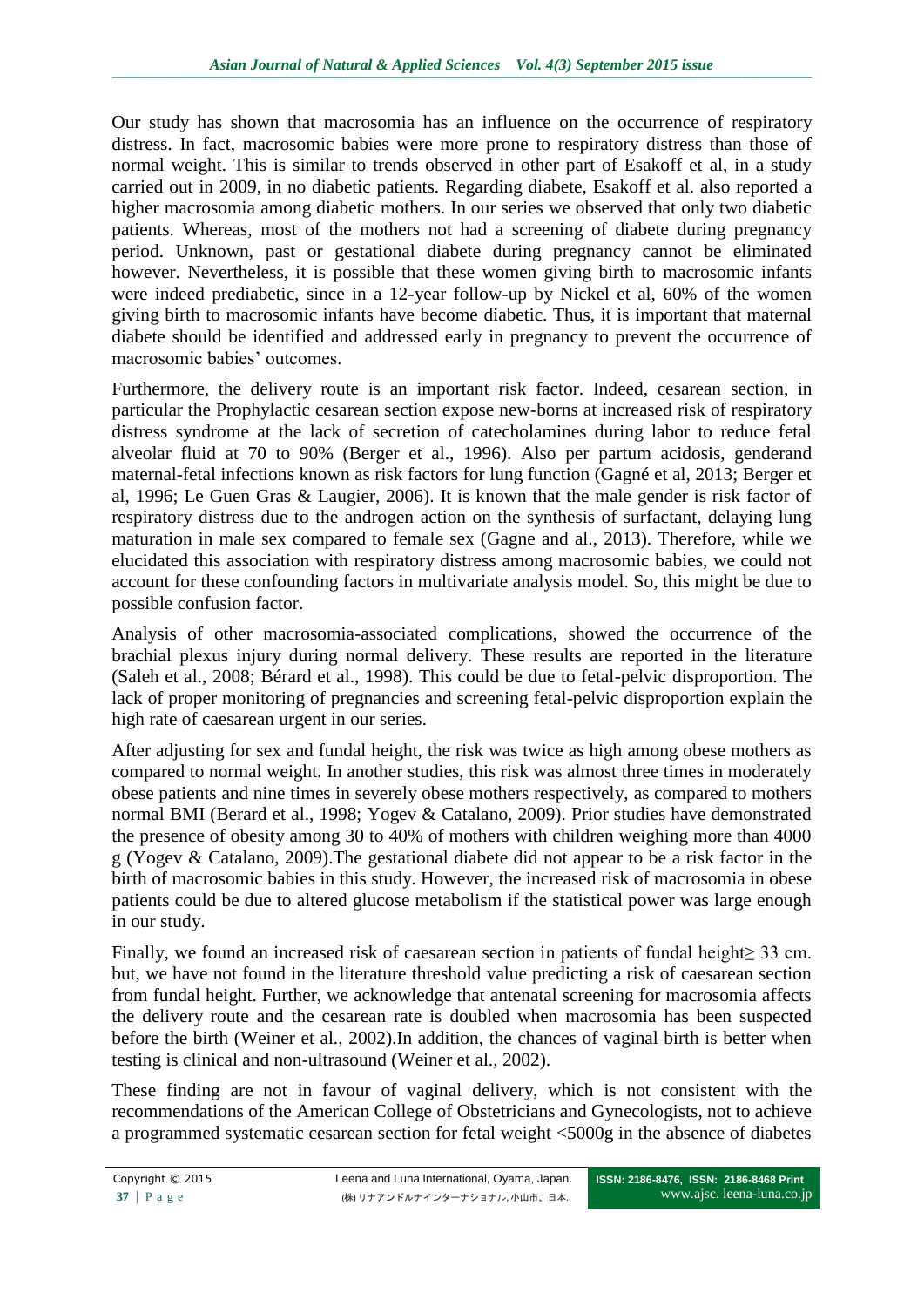or 4500g if insulin diabetes (Chatfield, 2001). He could have prevented against complications such as respiratory distress if the care of pregnant women in our series was in good sense.

### **CONCLUSION**

Macrosomia by maternal obstetric risk factors (excessive weight, diabetes...) or as fetal sex could be frequent perinatal complications that can be prevented by better management of the recognized risk factors.

## **ACKNOWLEDGEMENTS**

We would like to express our deepest appreciation to all those who provided us the possibility to complete this paper. A special gratitude we give to the manager of the provincial hospital Mohamed V where the study was carried out, who gave us the permission to accede to the hospital data. We would also like to acknowledge with much appreciation the crucial role of the staff of the hospital, who gave us the permission to use all required equipment and the necessary materials to complete the data collection.

## **REFERENCES**

- [1] Blondel, et al. (2001). The perinatal situation in France. Trends between 1995-2000. *J Gynecol Obstet Biol Reprod., 3,* 552-564.
- [2] Ezegwui, et al. (2011). Fetal macrosomia: obstetric outcome of 311 cases in UNTH, Enugu, Nigeria. *Niger J Clin Pract.*, *14,* 322-326.
- [3] Alsammani, M.A., & Ahmed, S.R. (2012). Fetal and maternal outcomes inpregnancies complicated with fetal macrosomia. *N Am J MedSci., 4*(6), 283-286.
- [4] Bérard, et al. (1998). Fetal macrosomia: riskfactors and outcome: a study of the outcome concerning 100 cases>4500 g. *Eur J Obstet Gynecol Reprod Biol., 77*(1), 51- 9.
- [5] Nassar et al. (2003). Fetal Macrosomia(4500 g): perinatal Outcome of 231 Cases According to the Modeof Delivery. *J Perinatol*., *23*, 136-141.
- [6] Dildy, G., & Clark, S. (2000). Shoulder Dystocia: Risk Identification. *Clinical Obstet Gynecol., 43*, 265-282.
- [7] Rouse et al. (1996). The effectiveness and costs of elective cesarean delivery for fetal macrosomia diagnosed by ultrasound. *JAMA*, *276*, 1480-1486.
- [8] Ferber, A. (2000). Maternal Complications of Fetal Macrosomia*. Clinical Obstetrics and Gynecology*, *43*, 335-9.
- [9] Zhang, et al. (2008). How big is too big? The perinatal consequences of fetal macrosomia. *Am J Obstet Gynecol*, *198*:517 e1-6.
- [10] Esakoff et al. (2009). The association between birth weight 4000 g or greater and perinatal outcomes in patients with and without gestational diabetes mellitus. *Am J Obstet Gynecol.*, *200*, 672 e1-4.
- [11] Batallan et al. (2002). Fetal macrosomia: experience, obstetric and neonatal consequences, case controlled multicenter investigation in 15 maternity wards in Paris and Île-de-France. *Gynecol Obstet Fertil.*, *30*, 483-491.